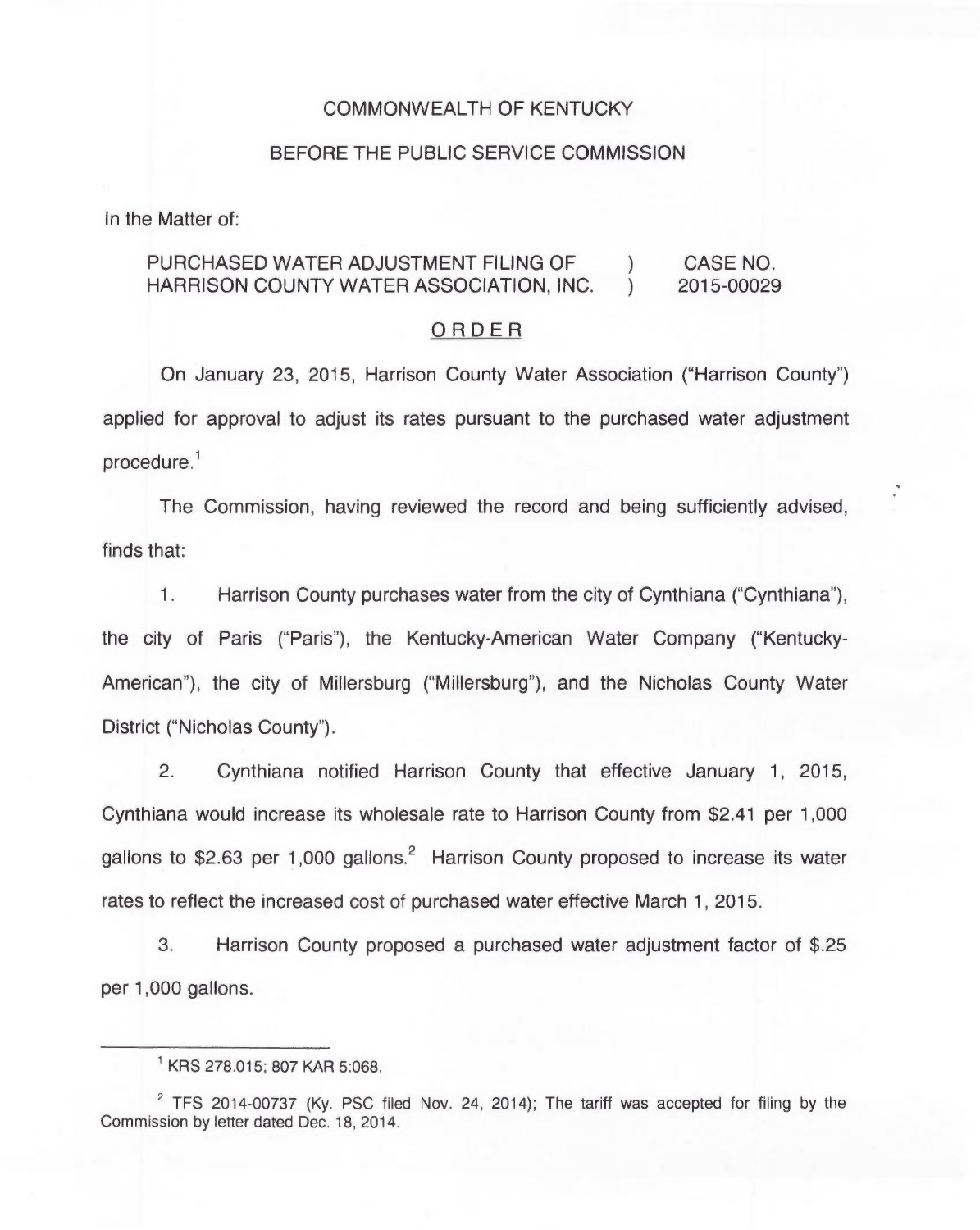4. During the 12 months ended December 31, 2014, Harrison County purchased 367,556,400 gallons of water from Cynthiana, 4,002,300 gallons from Paris, 34,222,000 gallons from Kentucky-American, 6,443,400 gallons from Millersburg, and 15,611,900 gallons from Nicholas County, During the same 12 months, Harrison County sold 325,402,294 gallons. The increase in the cost of purchased water is \$80,862.41, resulting in a purchased water adjustment of \$0.25 per 1,000 gallons.

5. The purchased water adjustment of \$0.25 per 1,000 gallons, as calculated in Appendix A to this Order, is fair, just, and reasonable and should be approved.

6. Harrison County's proposed rates, as set forth in Appendix B to this Order, are fair, just and reasonable and should be approved for water service rendered on and after March 1, 2015.

IT IS THEREFORE ORDERED that:

ATTEST:

Executive Director

1. The purchased water adjustment of \$0.25 per 1,000.gallons is approved.

2. Harrison County's proposed rates are approved for water service rendered on and after March 1, 2015.

3. Within 20 days of the date of this Order, Harrison County shall file with the Commission, using the Commission's electronic Tariff Filing System, revised tariff sheets showing the rates approved herein.

By the Commission

ENTERED **FEB 0 9 2015** KENTUCKY PUBLIC FRVICE COMMISSION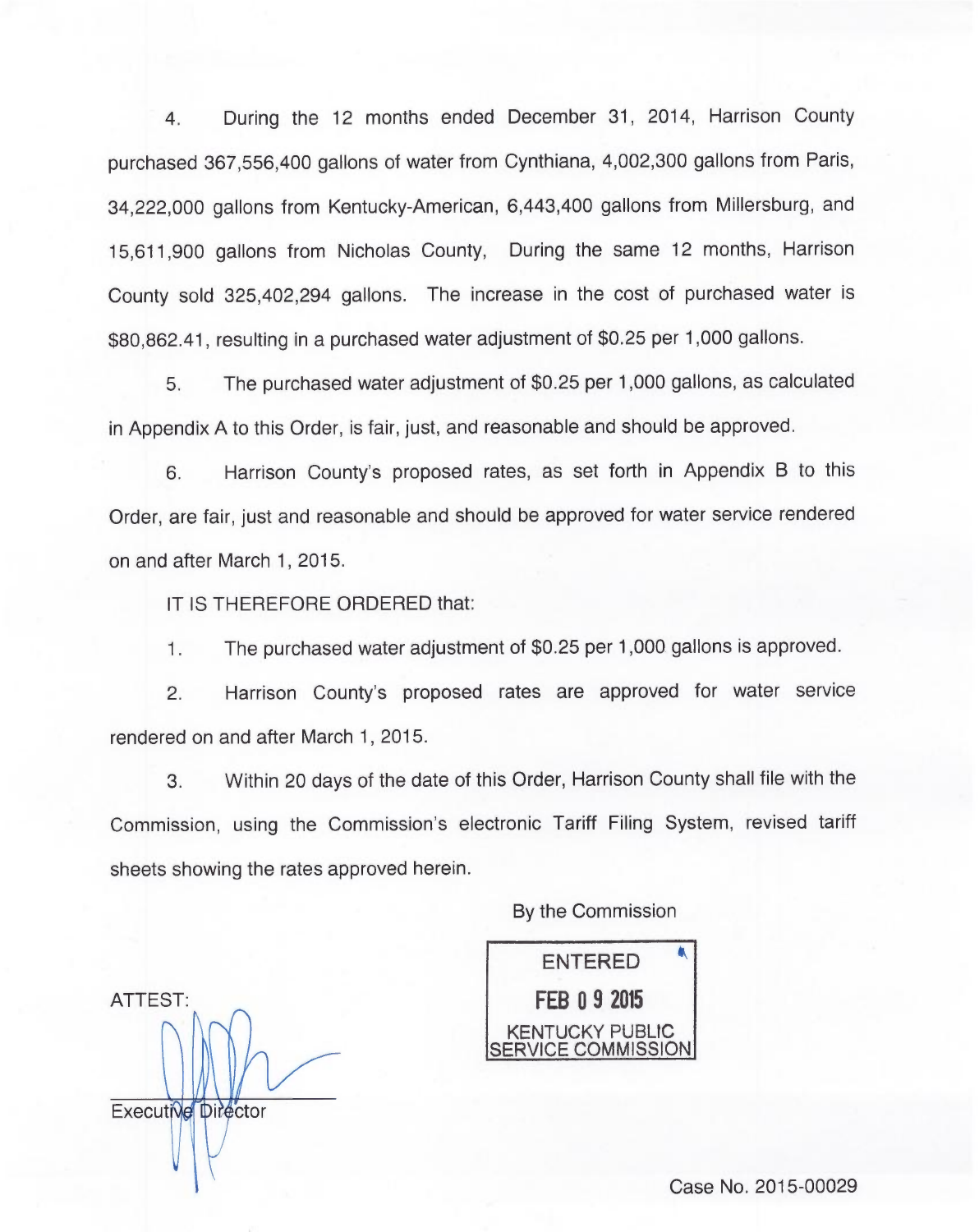# APPENDIX A

## APPENDIX TO AN ORDER OF THE KENTUCKY PUBLIC SERVICE COMMISSION IN CASE NO. 2015-00029 DATED FEB 0 9 2015

|                        | <b>New Rate</b> | <b>Base Rate</b> |
|------------------------|-----------------|------------------|
| <b>Harrison County</b> |                 |                  |
| Purchases in gallons   |                 |                  |
| Cynthiana              | 367,556,400     | 367,556,400      |
| Volumetric rate        | \$2.63/1,000    | \$2.41/1,000     |
| Total                  | \$966,673.33    | \$885,810.92     |

Increased water cost \$80,862.41

|  | \$80,862.41               |
|--|---------------------------|
|  | 325,402,294               |
|  | 0.24849 per 1,000 gallons |
|  | $0.25$ per 1,000 gallons  |
|  | $or$ $\mathcal S$         |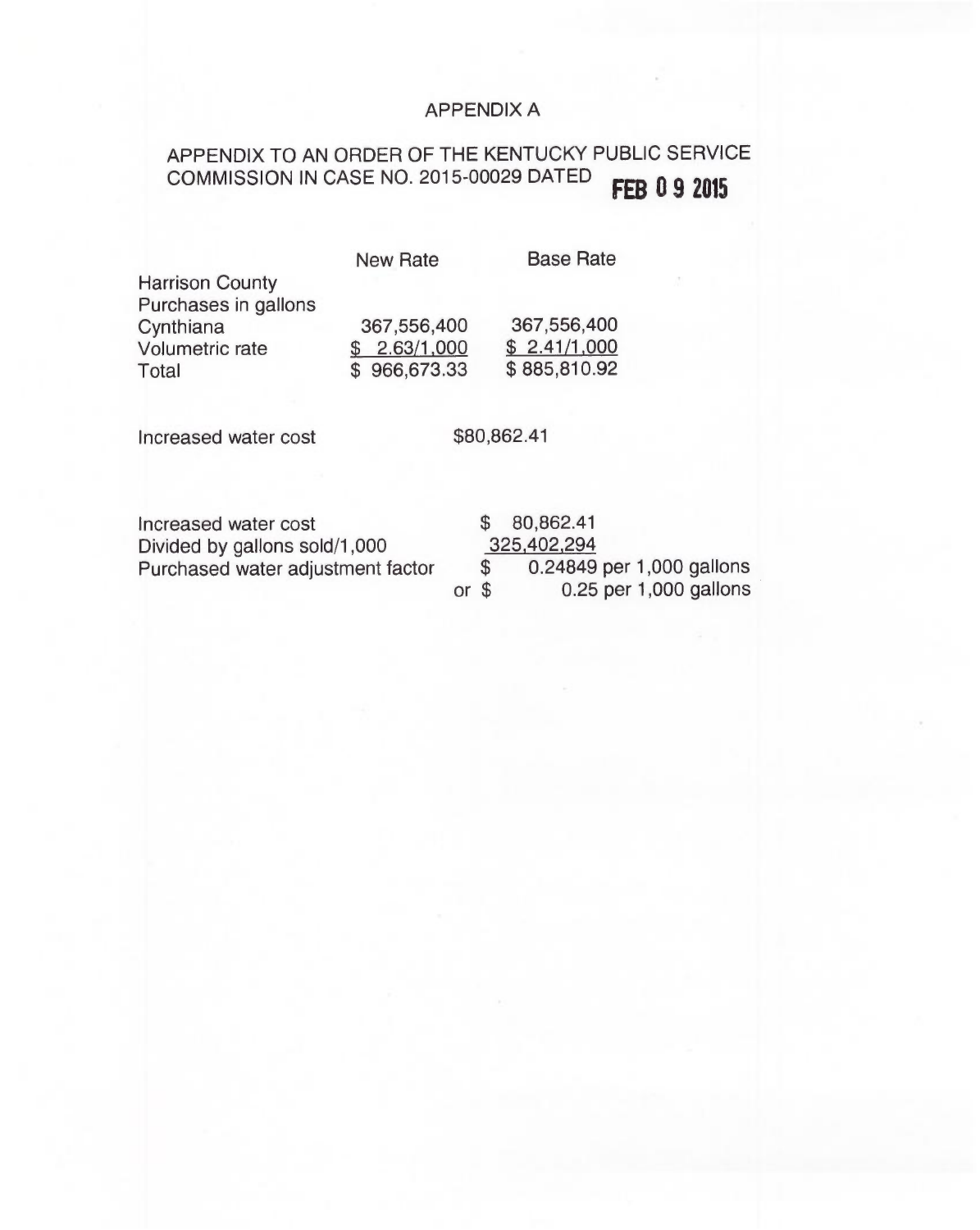## APPENDIX B

## APPENDIX TO AN ORDER OF THE KENTUCKY PUBLIC SERVICE COMMISSION IN CASE NO. 2015-00029 DATED FEB 0 9 2015

The following rates and charges are prescribed for the customers in the area served by Harrison County Water Association. All other rates and charges not specifically mentioned herein shall remain the same as those in effect under authority of the Commission prior to the effective date of this Order.

### Monthly Water Rates

### 5/8-Inch Meter

| First       | 2,000 gallons  |
|-------------|----------------|
| <b>Next</b> | 1,000 gallons  |
| <b>Next</b> | 2,000 gallons  |
| Next        | 45,000 gallons |
| Over        | 50,000 gallons |

### 3/4-Inch Meter

| First | 3,000 gallons  |
|-------|----------------|
| Next  | 2,000 gallons  |
| Next  | 45,000 gallons |
| Over  | 50,000 gallons |

### 1-Inch Meter

| First | 5,000 gallons  |
|-------|----------------|
| Next  | 45,000 gallons |
| Over  | 50,000 gallons |

### $11/2$ -Inch Meter

| First | 10,000 gallons |
|-------|----------------|
| Next  | 40,000 gallons |
| Over  | 50,000 gallons |

### 2-Inch Meter

First 15,000 gallons<br>Next 35,000 gallons Next 35,000 gallons<br>Over 50.000 gallons 50,000 gallons

Bulk Loading Station

\$16.81 Minimum Bill 6.28 per 1,000 gallons 6.12 per 1,000 gallons 5.62 per 1,000 gallons 4.78 per 1,000 gallons

\$23.09 Minimum Bill 6.12 per 1,000 gallons 5.62 per 1,000 gallons 4.78 per 1,000 gallons

\$35.33 Minimum Bill 5.62 per 1,000 gallons 4.78 per 1,000 gallons

\$63.43 Minimum Bill 5.62 per 1,000 gallons 4.78 per 1,000 gallons

\$91.53Minimum Bill 5.62 per 1,000 gallons 4.78 per 1,000 gallons

6.83 per 1,000 gallons